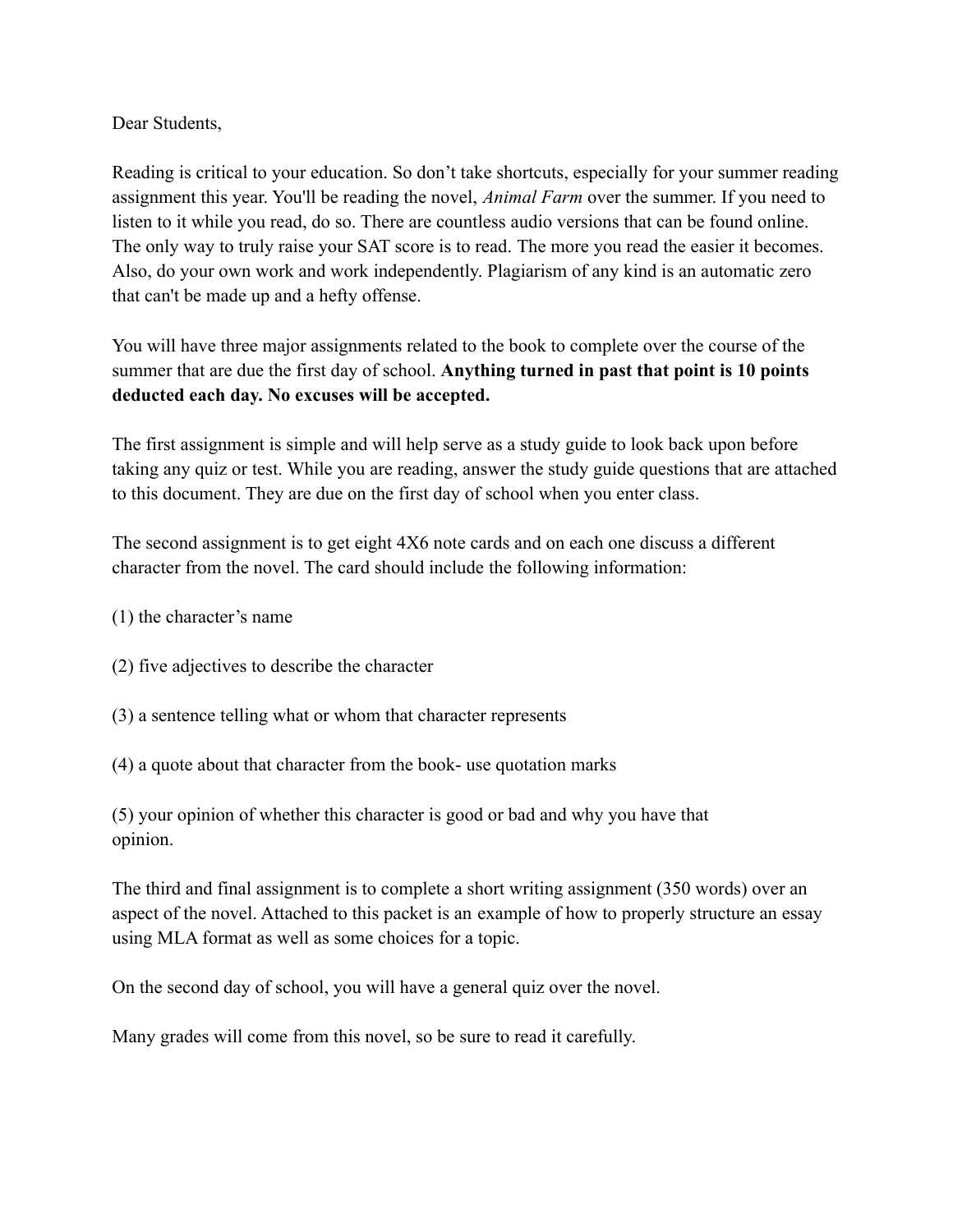Grade on questions (due 1st day) Grade on cards (due 1st day) Grade on essay (due 1st day) Grade on quiz (second day of school) Grade on project (after in-class discussions) Grade on test (after in-class discussions)

Carefully look over the supply list that is also on the website and make sure you have your supplies and novels when school starts. You need to be prepared for this year so get your supplies this summer.

See you in August!

# **Animal Farm Questions**

# **Chapter 1**

1. Why are all the animals going to the barn?

2. Describe Boxer's character (personality) and give examples of things that show it.

3. "The life of an animal is misery and slavery." Old Major says that. Do you think he was right about that? Why?

4. What do the humans do that makes them evil in Old Major's eyes? 5. What does Old Major warn the animals against doing after they defeat the men? 6. How does Old Major inspire the animals?

# **Chapter 2**

1. What are the animals preparing for? When do they think it will happen?

2. Read the paragraph about Snowball and Napoleon. What do you think it means when the author says, "Snowball…..was not considered to have the same depth of character."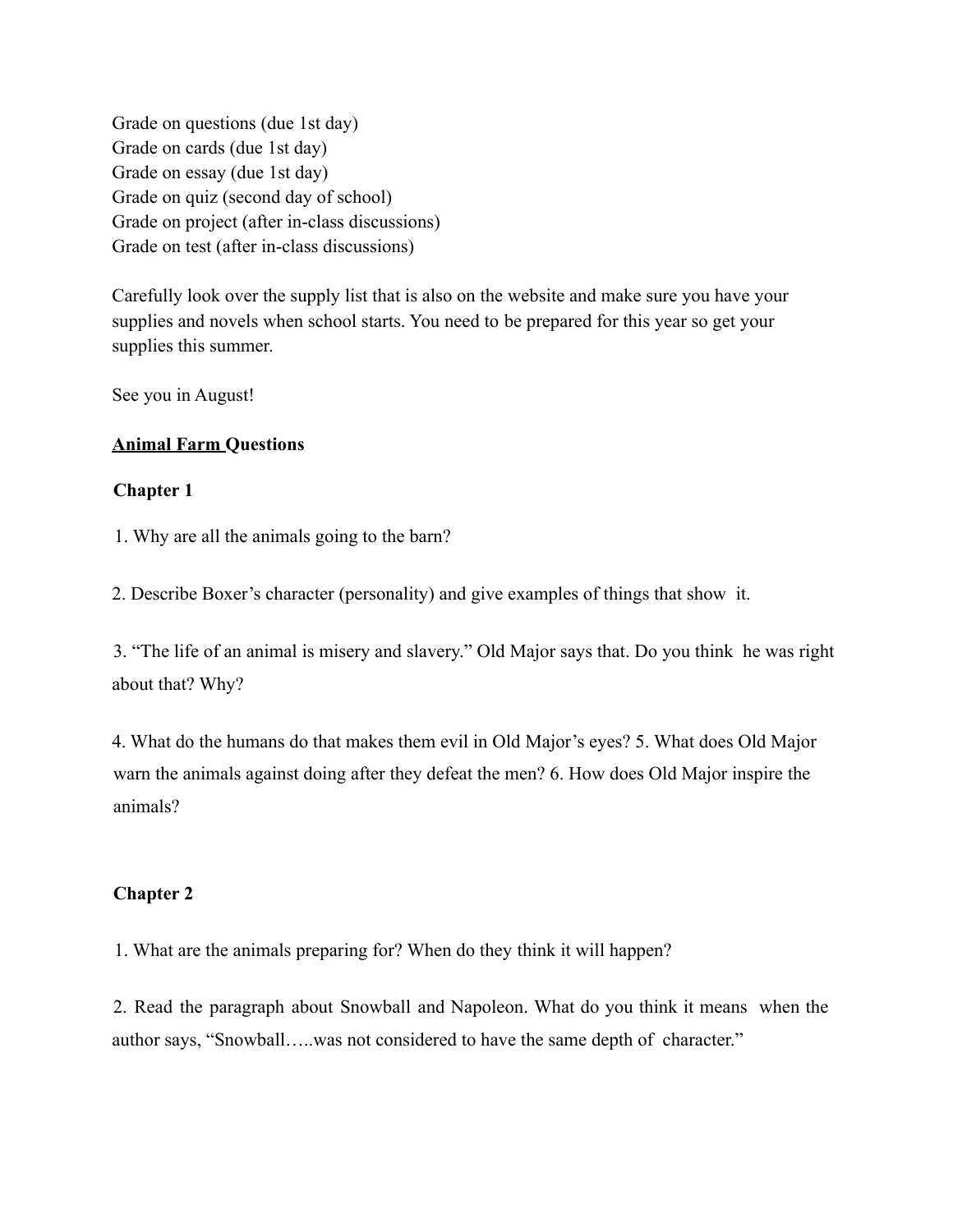- 3. What is the name the pigs give to Old Major's ideas?
- 4. What are some objections the other animals have to working for the revolution?
- 5. What are two things Molly is scared she will lose after the revolution?
- 6. What finally convinces the animals to fight?
- 7. Why do they destroy the horse ribbons?
- 8. What rules are set out for the animals, who thought of them, and who writes them?
- 9. What do you think happened to the milk?

## **Chapter 3**

1. What was the first harvest like after the rebellion? Who didn't do any of the hard work and why?

2. Which animal was doing an enormous amount of work? What did the other animals think of him?

3. Describe how the animals felt after the first harvest. Had the work habits or behavior of all the animals changed after the rebellion?

4. What was Snowball's and Napoleon's relationship like?

5. What did Napoleon do with the nine puppies? Why do you think he did this?

6. Who was drinking the milk? Who were the windfall apples for? How did the others feel about this? What did Squealer say that made the animals who didn't get to eat the windfall apples satisfied?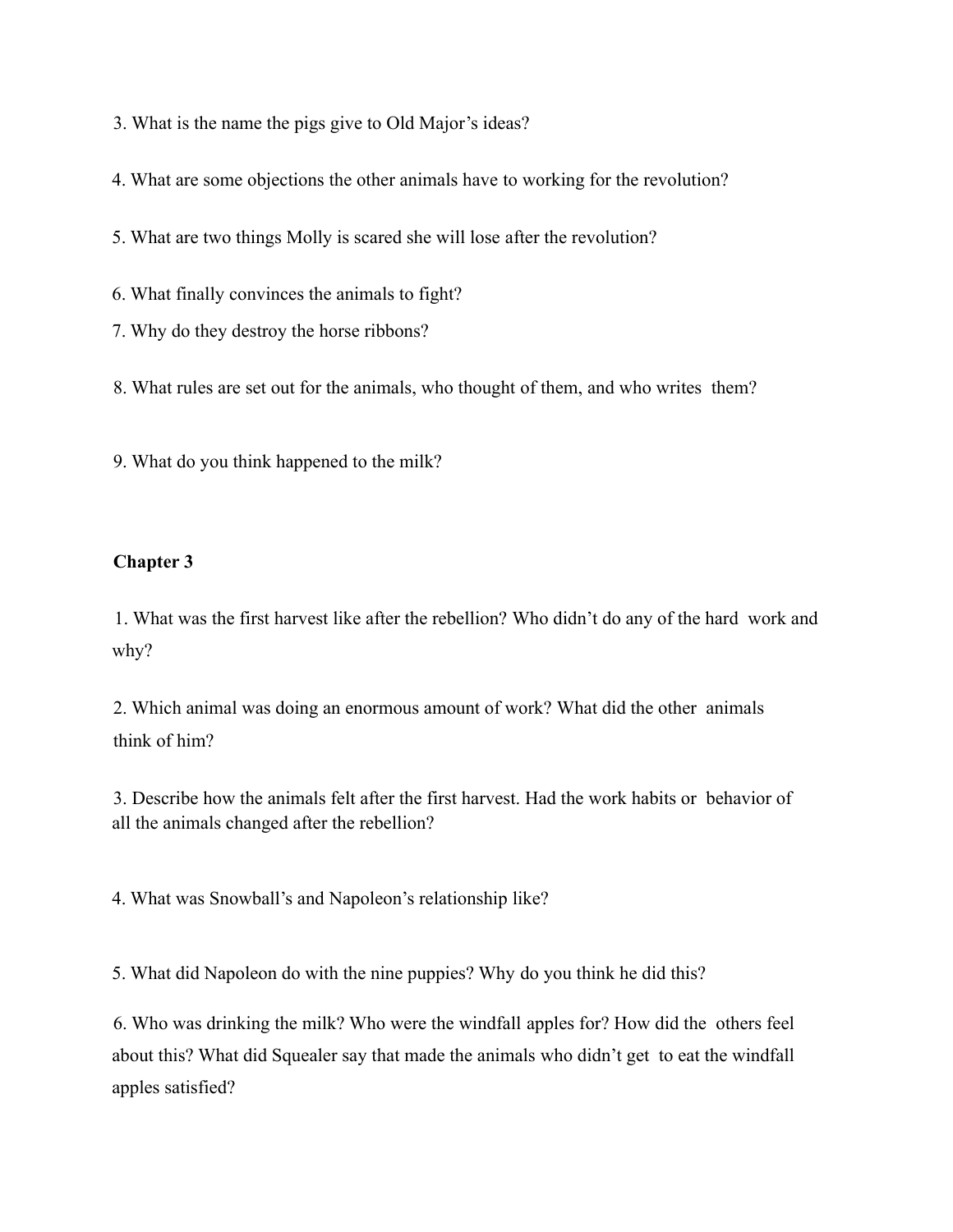#### Chapter 4

1. How did animals who were not on Animal Farm view the rebellion at Animal Farm?

2. How did the humans view the rebellion at Animal Farm?

3. What happened at the Battle of Cowshed?

4. What does the Battle of Cowshed show us about Snowball, Boxer, and Mollie?

5. What human customs did the animals adopt to celebrate the Battle of Cowshed? What is the purpose of these customs?

Chapters 1 to 5 Review

1. Animal Farm can be considered a "fable" or "parable"—a story, often with animals as characters, meant to teach a moral lesson (A lesson on how to live your life). Why do you think animals are used as characters, instead of humans?

2. Choose one event that happened in the first five chapters of Animal Farm. What message do you think George Orwell was trying to express by including this event? What lesson do you think it teaches?

3. What images come to your mind when you think of countries that are communist or totalitarian?

4. What does Animal Farm teach us about power?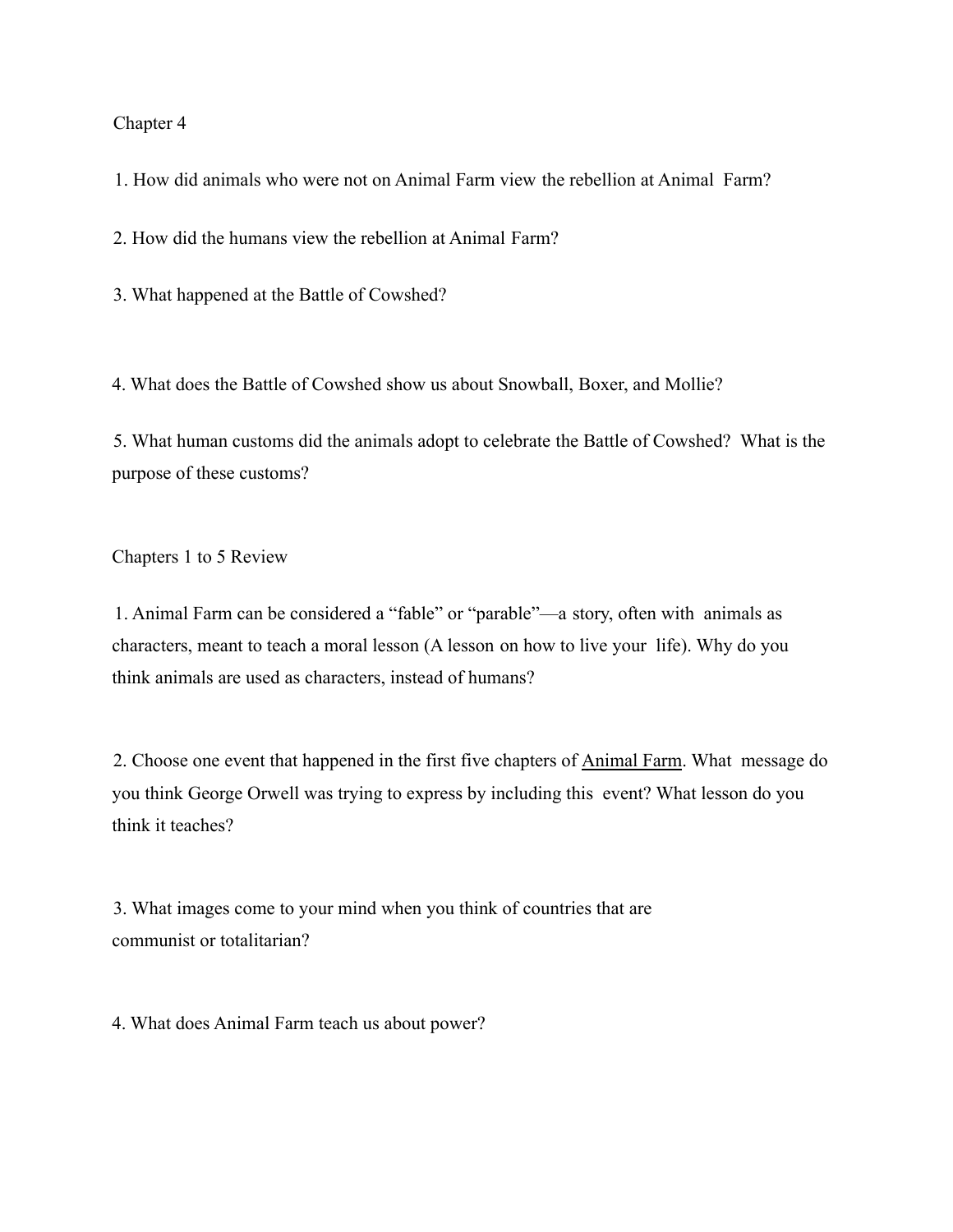## Chapter 6

1. Was working on Sunday in fact voluntary for the animals?

2. Who was essential to the work of building the windmill?

3. In what ways were the original commandments being broken? Who was breaking them?

4. How did Napoleon and Squealer use Snowball to control the animals?

Chapter 7

1. What did the humans think caused the windmill to fall down? What did the animals think caused the windmill to fall down? Did all the animals agree on what caused the windmill to fall?

2. Who inspired the animals to work on the windmill?

3. How did the animals conceal the fact that they were running out of food? Why did they do this?

4. How did Napoleon treat the other animals?

5. How was Snowball being used on Animal Farm?

6. Why did the dogs attack Boxer?

7. Why do you think the hens were actually working with Snowball? If not, why did they confess to being with Snowball?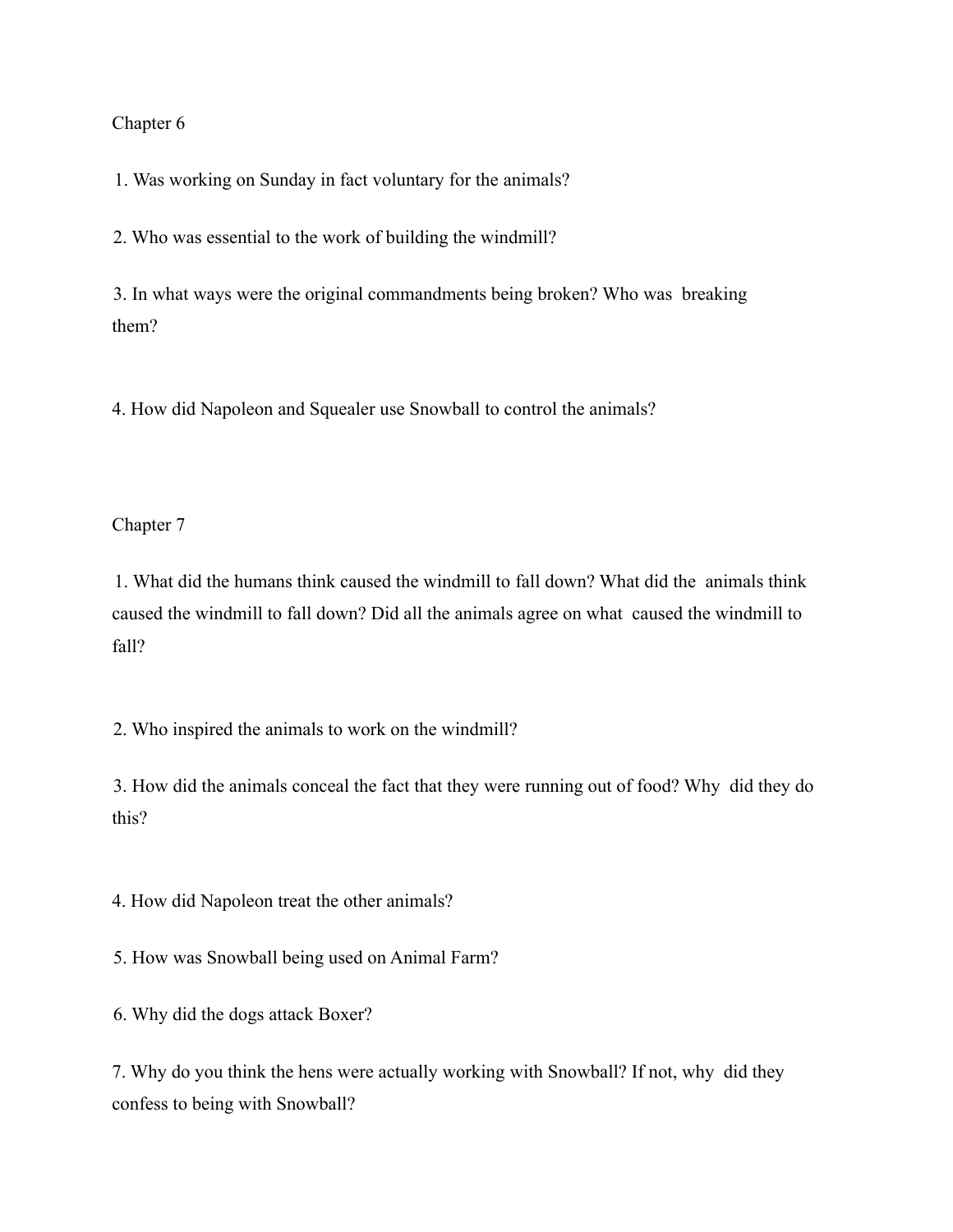8. How did the animals feel after all the executions of the traitors? 9. What happened to the song "Beasts of England"? Why did this happen?

#### Chapter 8

1. In what ways do the pigs use the other animals' illiteracy and lack of intelligence to keep the animals from rebelling against the pigs?

2. In what ways is Napoleon treated like a very special animal? Why do the pigs want Napoleon to be considered special?

3. What clues are there in the account of the Battle of the Windmill that Napoleon might be a coward and that Squealer probably is a coward?

4. How does Squealer "spin" the Battle of the Windmill to make the animals happy and proud? Why does he do this?

## Chapter 9

1. What was Boxer looking forward to at the beginning of the chapter? Did he get to realize his desire? What happened to Boxer in this chapter?

2. Which animals' rations were not reduced? Why?

3. What techniques did the pigs use to make the animals think their lives were okay? How did they get the animals to forget their problems?

4. In what ways were Napoleon and his family treated differently from the other animals?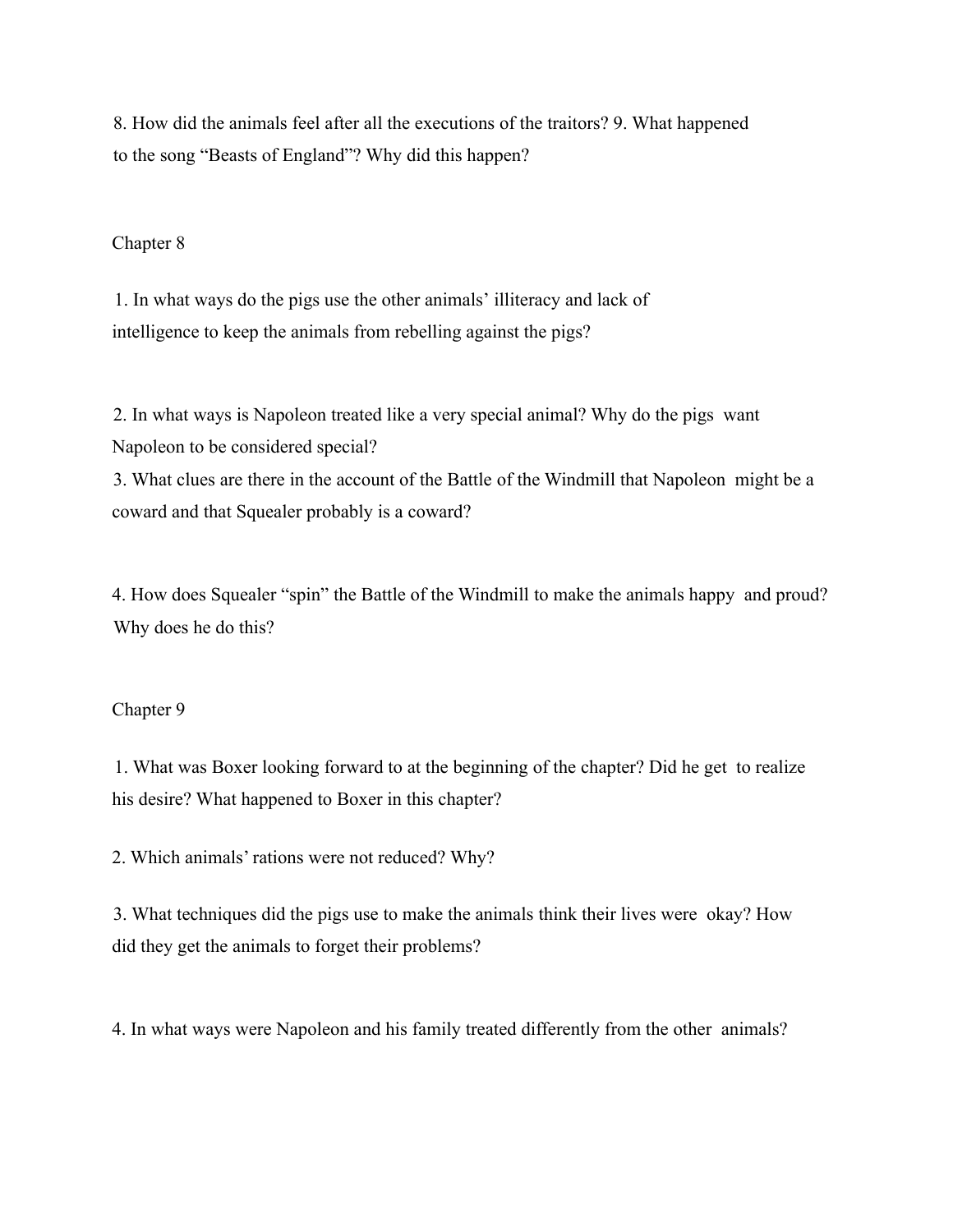5. Who returned to the farm after being gone for a long time? Why do you think the pigs allowed him to stay?

6. What did Squealer tell the animals about Boxer's fate? How did Squealer and Napoleon twist the truth about Boxer in order to strengthen themselves? How did the pigs use Boxer's body?

Chapter 10

1. Which animals got to retire?

2. Which animals benefited from the rebellion and which did not?

3. The pigs started walking on their hind legs in this chapter and they began carrying whips. What do these things symbolize? Why was it important for the sheep to learn "Four legs good, two legs better"?

4. In his toast, what was it about Animal Farm that Mr. Pilkington admired?

5. What happened to the name Animal Farm? Why?